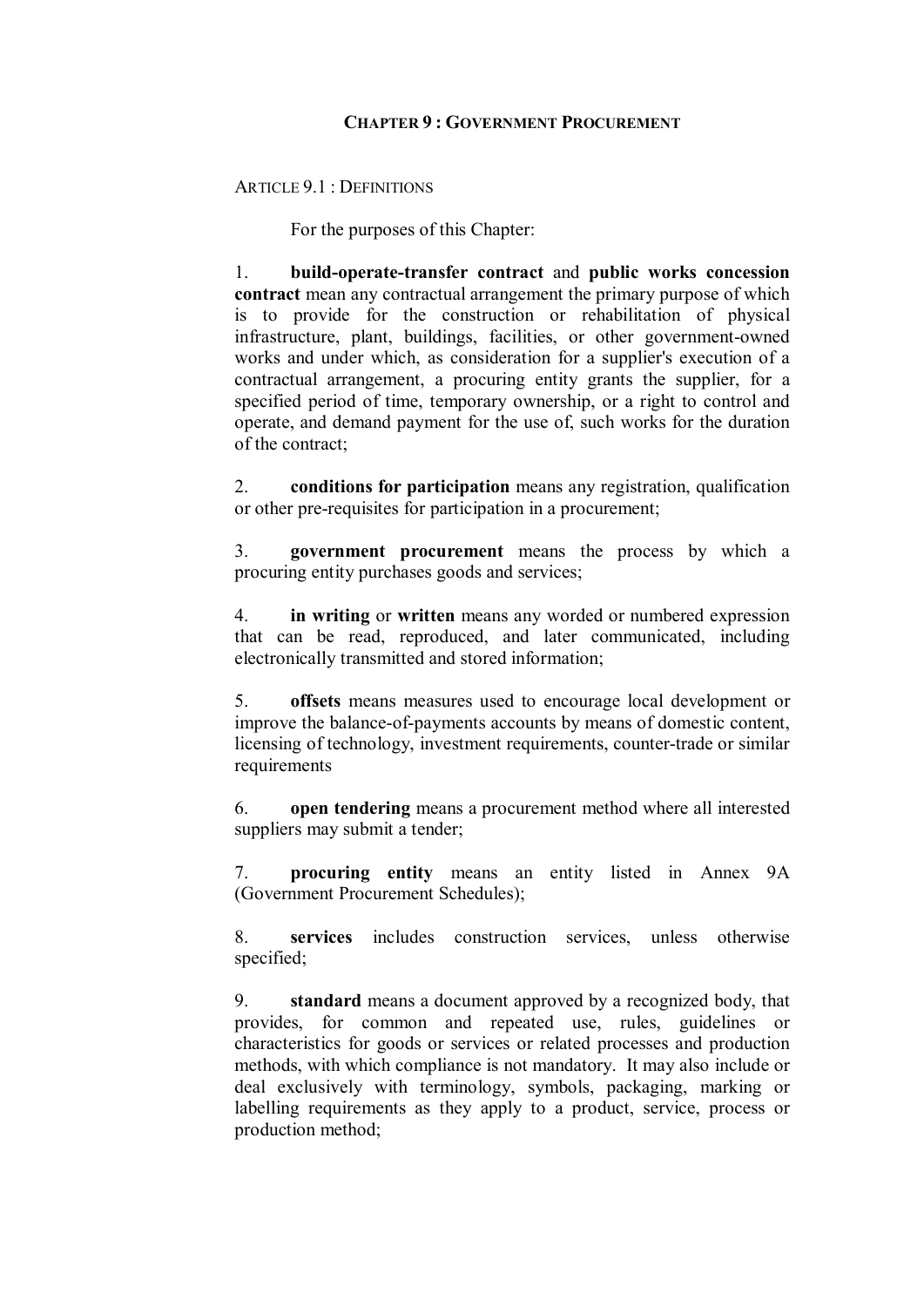10. **supplier** means a person that provides or could provide goods or services to a procuring entity;

- 11. **technical specification** means a tendering requirement that:
	- (a) lays down the characteristics of goods or services to be procured, including quality, performance, safety and dimensions, or the processes and methods for their production or provision; or
	- (b) addresses terminology, symbols, packaging, marking or labelling requirements, as they apply to a good or service.

## ARTICLE 9.2 : OBJECTIVES

1. The Parties agree to open their respective government procurement markets in order to maximize competitive opportunities for their suppliers and reduce costs of doing business for both government and industry.

- 2. The Parties shall achieve these objectives through:
	- (a) ensuring that the opportunity exists for their suppliers to compete on an equal and transparent basis for government procurements;
	- (b) ensuring the non-application against their suppliers of preferential schemes and other forms of discrimination based on the place of origin of goods and services; and
	- (c) promoting the use of electronic procurement.

## ARTICLE 9.3 : SCOPE AND COVERAGE

1. This Chapter applies to any law, regulation, procedure or practice regarding any procurement by entities covered by this Chapter as specified in Annex 9A (Government Procurement Schedules).

2. This Chapter applies to procurement of goods or services, or any combination of goods and services by any contractual means, including through such methods as purchase or as lease, rental or hire purchase, with or without an option to buy, build–operate–transfer contracts and public works concessions.

3. Where entities, in the context of procurement covered under this Chapter, require entities not included in Annex 9A (Government Procurement Schedules) to award contracts in accordance with particular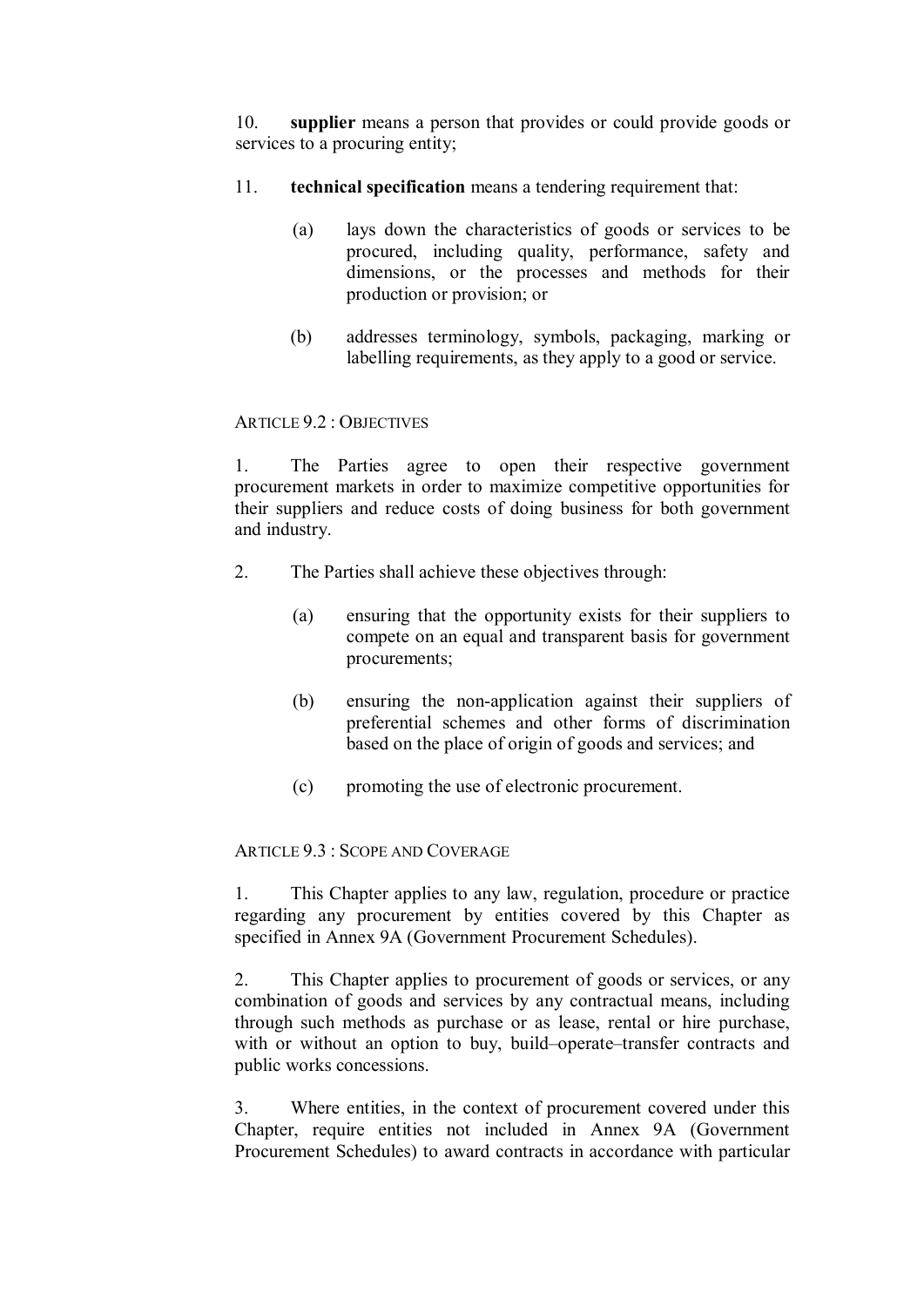requirements, Article 9.4 shall apply, *mutatis mutandis*, to such requirements.

4. This Chapter applies to any procurement contract of a value of not less than the relevant threshold specified in Annex 9A (Government Procurement Schedules).

5. Except as otherwise specified in Annex 9A (Government Procurement Schedules), this Chapter does not cover:

- (a) non-contractual agreements or any form of governmental assistance, including cooperative agreements, grants, loans, equity infusions, guarantees, fiscal incentives and governmental provision of goods and services to persons or governmental authorities;
- (b) purchases funded by international grants, loans or other assistance, where the provision of such assistance is subject to conditions inconsistent with the provisions of this Chapter;
- (c) acquisition of fiscal agency or depository services, liquidation and management services for regulated financial institutions, and services related to the sale, redemption and distribution of government debt $^{9-1}$ ; and
- (d) hiring of government employees and its related employment measures.

6. No procuring entity may, at any stage of the procurement, prepare, design or otherwise structure or divide any procurement in order to avoid any obligation under this Chapter.

7. Nothing in this Chapter shall prevent a Party from developing new procurement policies, procedures, or contractual means, provided that they are not inconsistent with this Chapter.

8. The provisions of this Chapter do not affect the rights and obligations provided for in Chapter 2 (Trade in Goods), Chapter 10 (Investment), and Chapter 11 (Cross-Border Trade in Services).

ARTICLE 9.4 : NATIONAL TREATMENT AND NON-DISCRIMINATION

1. With respect to all laws, regulations, procedures and practices regarding government procurement covered by this Chapter, each Party

 $9-1$  For greater certainty, this Chapter does not apply to procurement of banking, financial or specialized services related to the following activities:

<sup>(</sup>a) the incurring of public indebtedness; or

<sup>(</sup>b) public debt management.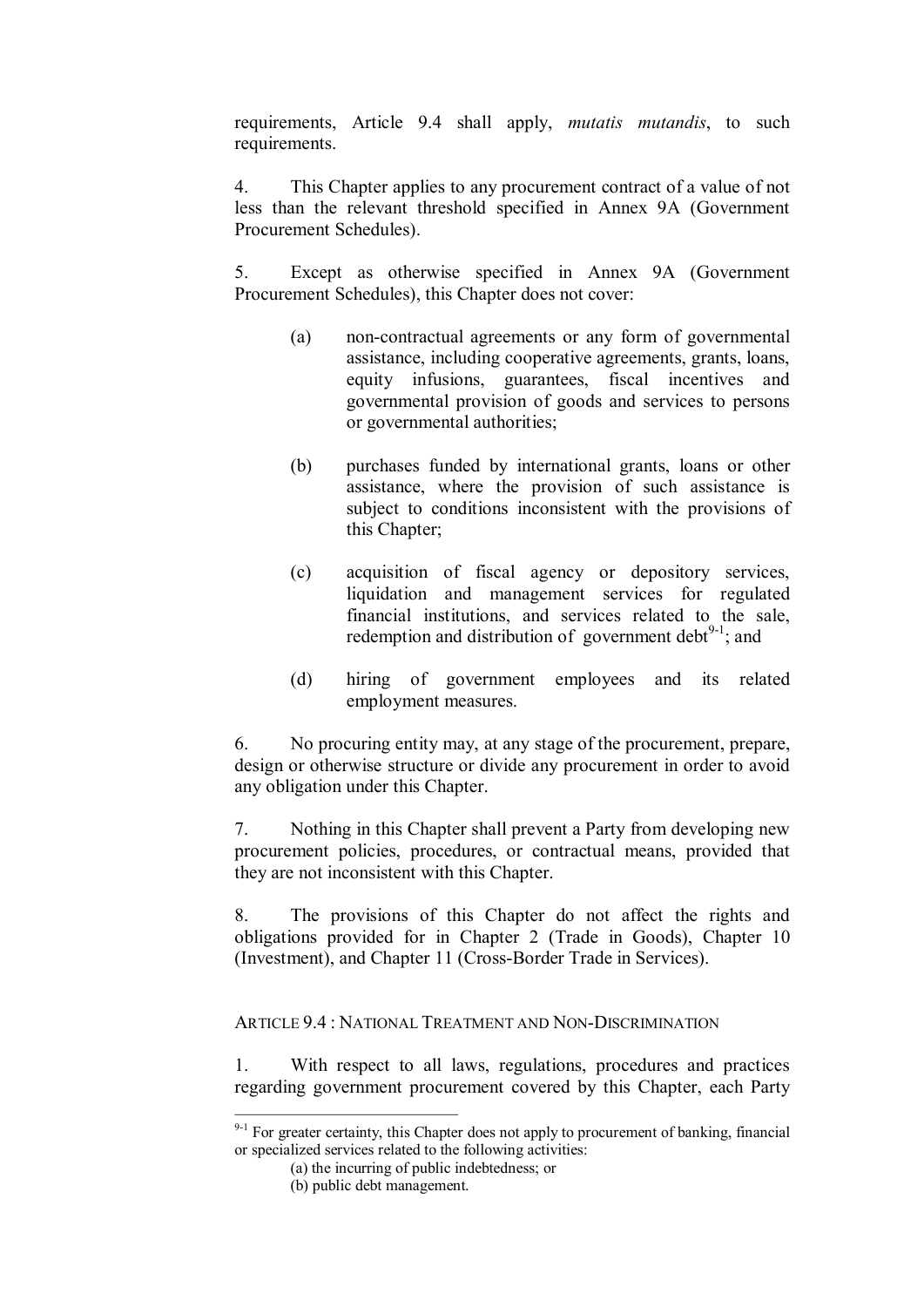shall provide immediately and unconditionally to the goods, services and suppliers of the other Party offering such goods and services, treatment no less favourable than that accorded to domestic goods, services and suppliers.

2. With respect to all laws, regulations, procedures and practices regarding government procurement covered by this Chapter, each Party shall ensure that its entities shall not:

- (a) treat a locally established supplier less favourably than another locally established supplier on the basis of degree of foreign affiliation or ownership; nor
- (b) discriminate against a locally established supplier on the basis that it is a supplier of a good or service of the other Party.

3. The provisions of paragraphs 1 and 2 shall not apply to customs duties and charges of any kind imposed on or in connection with importation, the method of levying such duties and charges, other import regulations and formalities, and measures affecting trade in services other than laws, regulations, procedures and practices regarding government procurement covered by this Chapter.

## ARTICLE 9.5 · VALUATION OF PROCUREMENTS

The following provisions shall apply in determining the value of a procurement for purposes of implementing this Chapter:

- (a) valuation shall take into account all forms of remuneration, including any premiums, fees, commissions and interest receivable;
- (b) the selection of a valuation method by a government body shall not be made, nor shall any procurement requirement be divided, with the intention of avoiding the application of this Chapter; and
- (c) in cases where an intended procurement specifies the need for option clauses, the basis for valuation shall be the total value of the maximum permissible procurement, inclusive of optional purchases.

## ARTICLE 9.6 : RULES OF ORIGIN

For the purposes of covered procurement, no Party may apply rules of origin to goods imported or supplied from the other Party that are different from the rules of origin the Party applies at the same time in the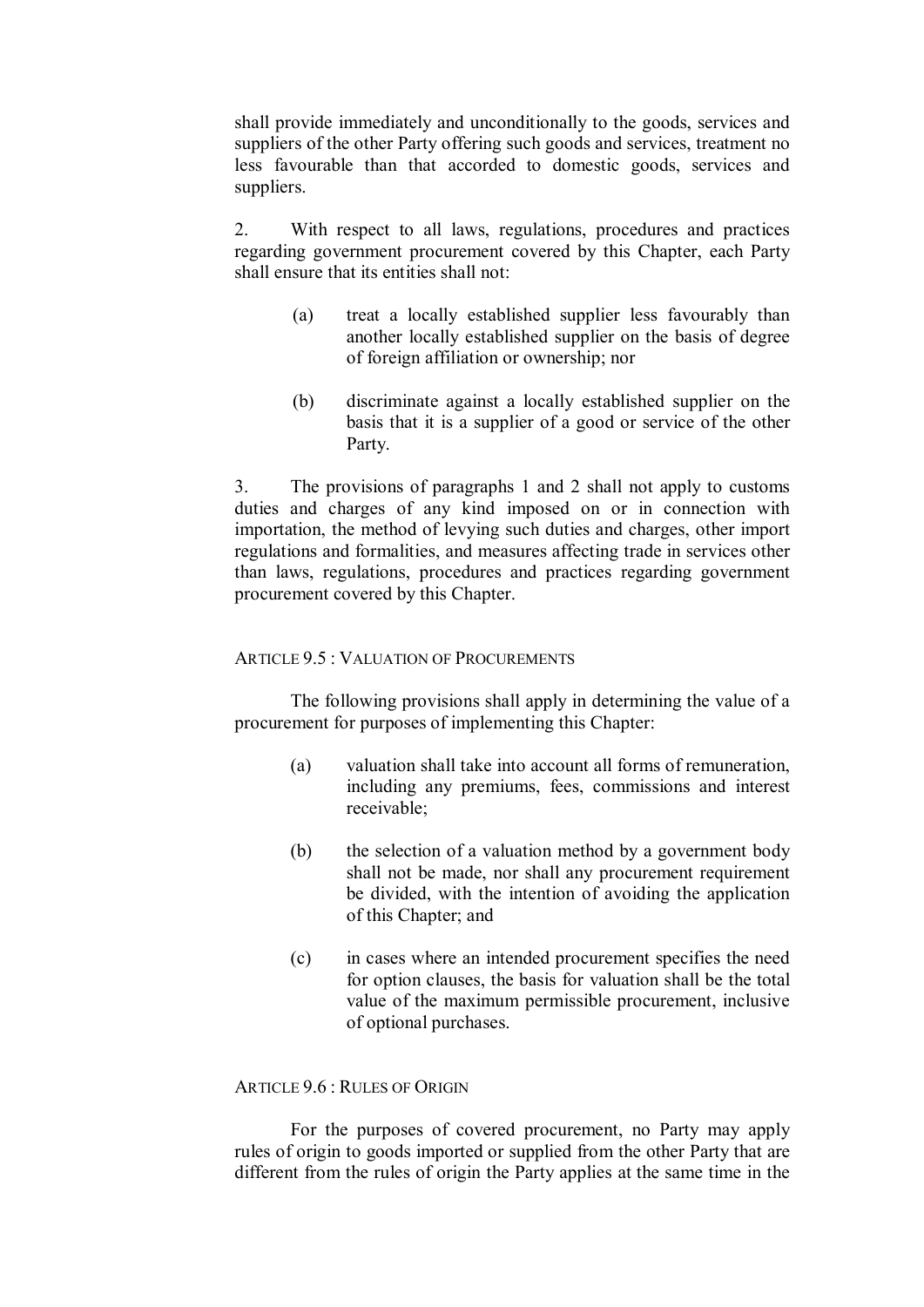normal course of trade to imports or supplies of the same goods from the same Party.

### ARTICLE 9.7 : OFFSETS

A procuring entity shall not impose, seek or consider offsets in the qualification and selection of suppliers, goods or services, or in the evaluation of tenders and award of contracts.

## ARTICLE 9.8 : PUBLICATION OF INFORMATION ON PROCUREMENT **MEASURES**

Each Party shall promptly publish any law, regulation, judicial decision, administrative ruling of general application, procedure (including standard contract clauses), and any modifications or additions to this information regarding government procurement covered by this Chapter, in an officially designated electronic medium listed in Annex 9B (Officially Designated Electronic Media for the Publication of Information on Government Procurement), and in such a manner as to enable the other Party and suppliers to become acquainted with them. Each Party shall be prepared, upon request, to explain such information to the other Party.

## ARTICLE 9.9 : PUBLICATION OF NOTICE OF INTENDED PROCUREMENT

1. For each procurement covered by this Chapter, a procuring entity shall publish in advance a notice inviting all interested suppliers to submit tenders for that procurement ("notice of intended procurement"), except as otherwise provided in Article 9.13. This notice shall be published in an officially designated electronic medium listed in Annex 9B (Officially Designated Electronic Media for the Publication of Information on Government Procurement). Each such notice shall be accessible during the entire period established for tendering for the relevant procurement.

2. Each notice of intended procurement shall include a description of the intended procurement, any conditions that suppliers must fulfil to participate in the procurement, the name of the procuring entity issuing the notice, the address and contact where suppliers may obtain all documents relating to the procurement, the time limits for submission of tenders and the dates for delivery of the goods or services to be procured.

3. Each Party shall encourage its procuring entities to publish, as early as possible in the fiscal year, information regarding the procuring entity's indicative procurement plans published in an officially designated electronic medium listed in Annex 9B (Officially Designated Electronic Media for the Publication of Information on Government Procurement). Where such information is published, a procuring entity may apply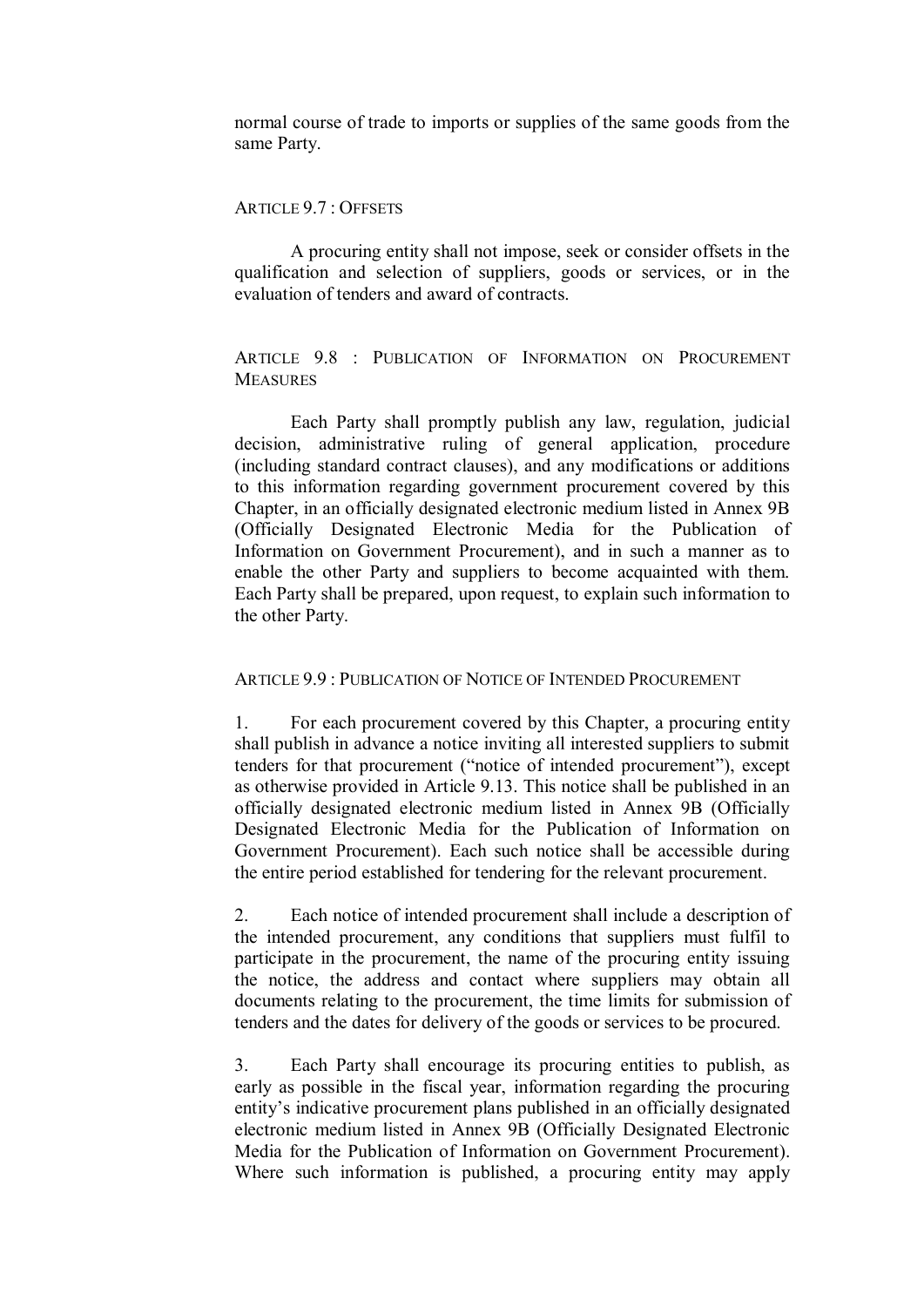Article 9.10 (Time Limits for the Tendering Process) for the purpose of establishing shorter time limits for tendering.

# ARTICLE 9.10 : TIME LIMITS FOR THE TENDERING PROCESS

1. A procuring entity shall prescribe time limits for the tendering process that allows sufficient time for suppliers to prepare and submit responsive tenders, taking into account the nature and complexity of the procurement. A procuring entity shall provide no less than twenty-one (21) days between the date on which it publishes the notice of intended procurement and the deadline for submitting tenders.

2. Notwithstanding paragraph 1, where there are no qualification requirements for suppliers, a procuring entity may establish a time limit of less than twenty-one (21) days, but in no case less than ten (10) days, in the following circumstances:

- (a) where the procuring entity has published a separate notice containing the information specified in paragraph 3 of Article 9.9 (Publication of Notice of Intended Procurement) in an officially designated electronic medium listed in Annex 9B (Officially Designated Electronic Media for the Publication of Information on Government Procurement) at least twenty-one (21) days and not more than twelve (12) months in advance;
- (b) in the case of the second or subsequent publication of notices for procurement of a recurring nature;
- (c) where a state of urgency duly substantiated by the procuring entity renders the time limit specified in paragraph 1 impracticable; or
- (d) where the procuring entity has published a notice of intended procurement by electronic means in an officially designated electronic medium listed in Annex 9B (Officially Designated Media for the Publication of Information on Government Procurement).

ARTICLE 9.11 : TENDER DOCUMENTATION AND TECHNICAL **SPECIFICATIONS** 

## **Tender Documentation**

1. A procuring entity shall provide interested suppliers with tender documentation that includes all the information necessary to permit suppliers to prepare and submit responsive tenders. The documentation shall include all the criteria that the procuring entity will consider in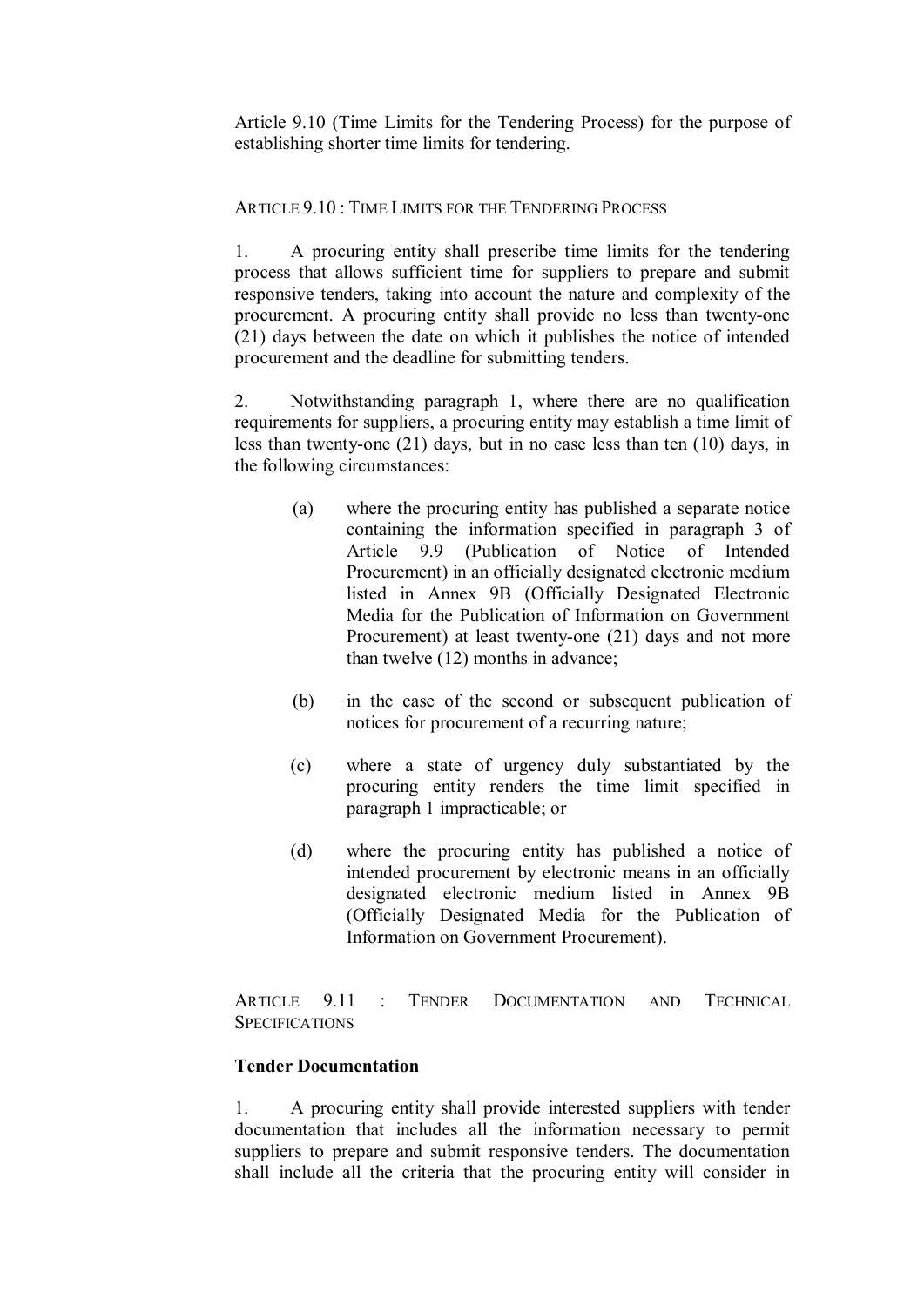awarding the contract, including all cost factors, and the weights or, where appropriate, the relative values that the procuring entity will assign to these criteria in evaluating tenders.

2. To the extent possible, a procuring entity should make available relevant tender documentation on the internet or a comparable publicly available computer-based telecommunications network openly accessible to all suppliers. Where a procuring entity does not publish all the tender documentation by electronic means, the entity shall, on request of any supplier, promptly make the documentation available in written form to the supplier.

# **Technical Specifications**

3. Technical specifications laying down the characteristics of the goods or services to be procured shall not be prepared, adopted or applied with a view to, or with the effect of, creating unnecessary obstacles to trade between the Parties.

4. Technical specifications prescribed by a procuring entity shall, where appropriate, be:

- (a) expressed in terms of performance requirements rather than design or descriptive characteristics; and
- (b) based on international standards, where applicable; otherwise, on national technical regulations, recognized national standards or building codes.

5. There shall be no requirement or reference to a particular trademark or trade name, patent, design or type, specific origin or producer or supplier unless there is no sufficiently precise or intelligible way of otherwise describing the procurement requirements and provided that, in such cases, words such as "or equivalent" are included in the tender documentation.

6. A procuring entity shall not seek or accept, in a manner that would have the effect of precluding competition, advice that may be used in the preparation or adoption of any technical specification for a specific procurement from a person that may have a commercial interest in that procurement.

7. Where, during the course of a procurement, a procuring entity modifies any part of the tender documentation referred to in paragraph 1, including the criteria or technical requirements thereof, it shall transmit all such modifications in writing:

> (a) to all suppliers that are participating in the procurement at the time the criteria was modified, if the identities of such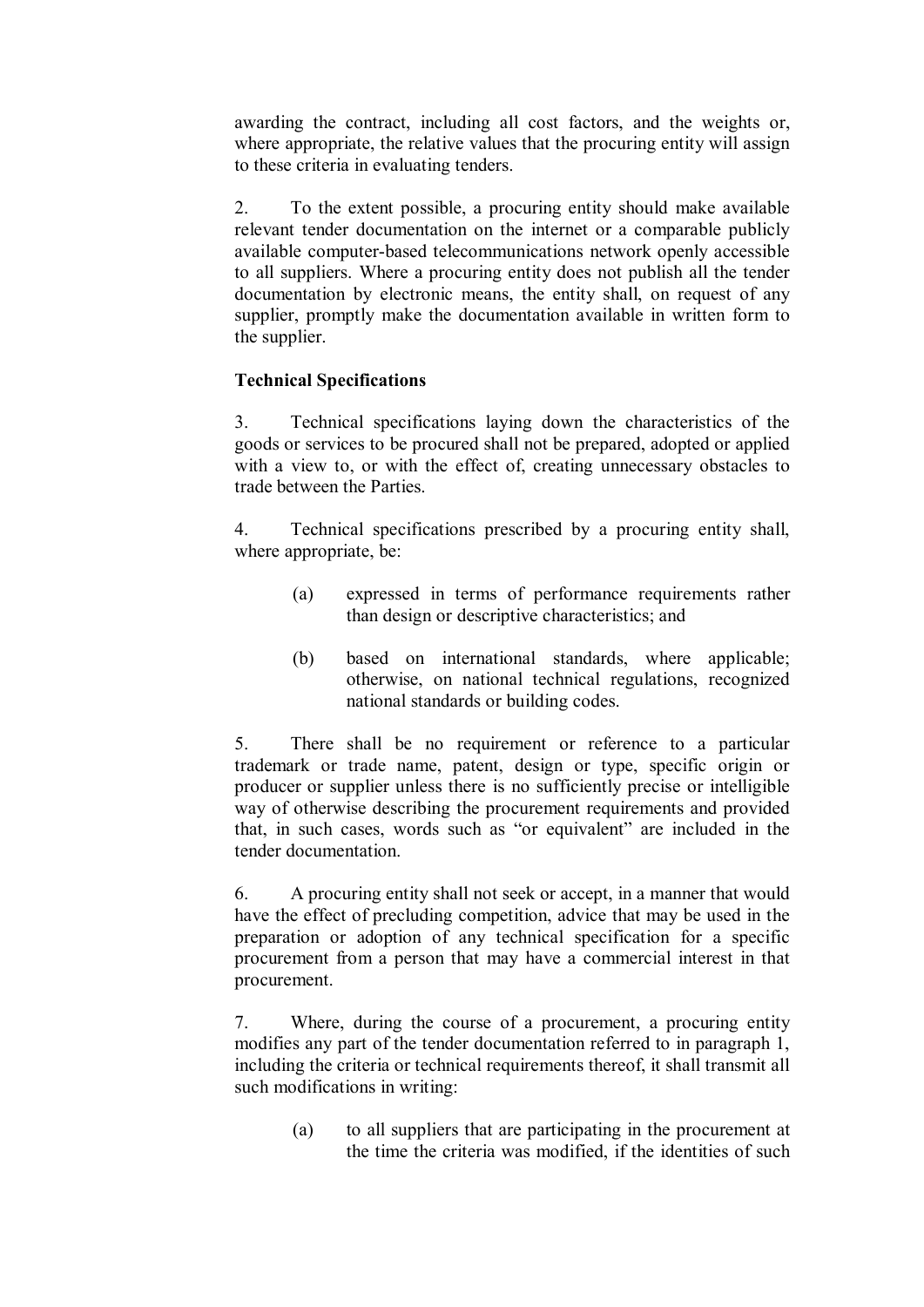suppliers are known, and in all other cases, in the same manner the original information was transmitted; and

(b) in adequate time to allow such suppliers to modify and re submit their tenders, as appropriate.

# ARTICLE 9.12 : QUALIFICATION OF SUPPLIERS

1. In the process of qualifying suppliers, a procuring entity shall not discriminate between domestic suppliers and suppliers of the other Party.

2. Any conditions for participation in open tendering procedures shall be no less favourable to suppliers of the other Party than to domestic suppliers.

3. The process of, and the time required for, registering and/or qualifying suppliers shall not be used in order to exclude suppliers of the other Party, or from being considered for a particular intended procurement.

- 4. Qualification procedures shall be consistent with the following:
	- (a) Any condition for participation in the procurement, including financial guarantees, technical qualifications and information necessary for establishing the legal, financial, commercial and technical capacity of suppliers, as well as the verifications of qualifications, shall be limited to those which are essential to ensure the firm's capability to fulfil the contract in question. The legal, financial, commercial and technical capacity of a supplier shall be judged both on the basis of that supplier's global business activity and its activity in the territory of the procuring entity taking due account of the legal relationship between the supply organizations.
	- (b) A procuring entity shall promptly communicate to any supplier that has applied for qualification its decision on whether that supplier is qualified. Where a procuring entity rejects an application for qualification or ceases to recognize a supplier as qualified, that procuring entity shall, on request of the supplier, promptly provide it with a written explanation.

5. Nothing in this Article shall preclude a procuring entity from excluding a supplier from a procurement on grounds such as bankruptcy or false declaration, provided that such an action is consistent with the national treatment provisions of this Chapter.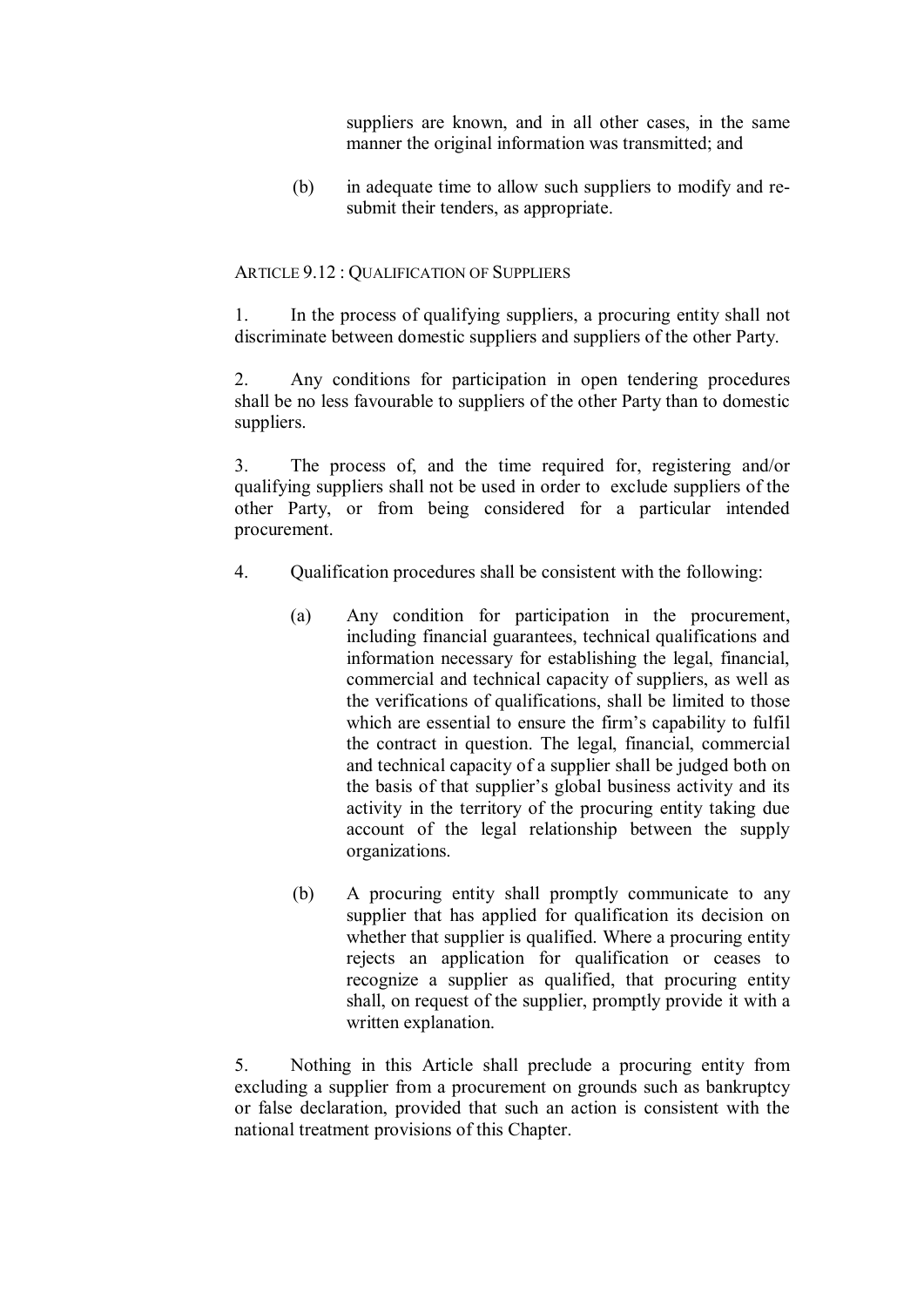### ARTICLE 9.13 : LIMITED TENDERING PROCEDURES

1. A procuring entity shall award contracts by means of open tendering procedures, in the course of which any interested supplier may submit a tender.

2. Provided that the tendering procedure is not used to avoid competition or to protect domestic suppliers, a procuring entity may award contracts by means other than open tendering procedures in the following circumstances, where applicable:

- (a) when no tenders were submitted in response to a prior notice or invitation to participate, or in the absence of tenders that conform to the essential requirements in the tender documentation provided in a prior invitation to tender, including any conditions for participation, on condition that the requirements of the initial procurement are not substantially modified in the contract as awarded;
- (b) when, for works of art, or for reasons connected with the protection of exclusive rights, such as patents or copyrights, or proprietary information, or where there is an absence of competition for technical reasons, the goods or services can be supplied only by a particular supplier and no reasonable alternative or substitute exists;
- (c) for additional deliveries by the original supplier that are intended either as replacement parts, extensions, or continuing services for existing equipment, software, services or installations, where a change of supplier would compel the procuring entity to procure goods or services not meeting requirements of interchangeability with existing equipment, software, services, or installations;
- (d) for goods purchased on a commodity market;
- (e) when a procuring entity procures a prototype or a first good or service that is developed at its request in the course of, and for, a particular contract for research, experiment, study or original development. When such contracts have been fulfilled, subsequent procurements of such goods or services shall be subject to the principles and procedures laid down in this Chapter;
- (f) where additional construction services that were not included in the initial contract but that were within the objectives of the original tender documentation have, due to unforeseeable circumstances, become necessary to complete the construction services described therein. However, the total value of contracts awarded for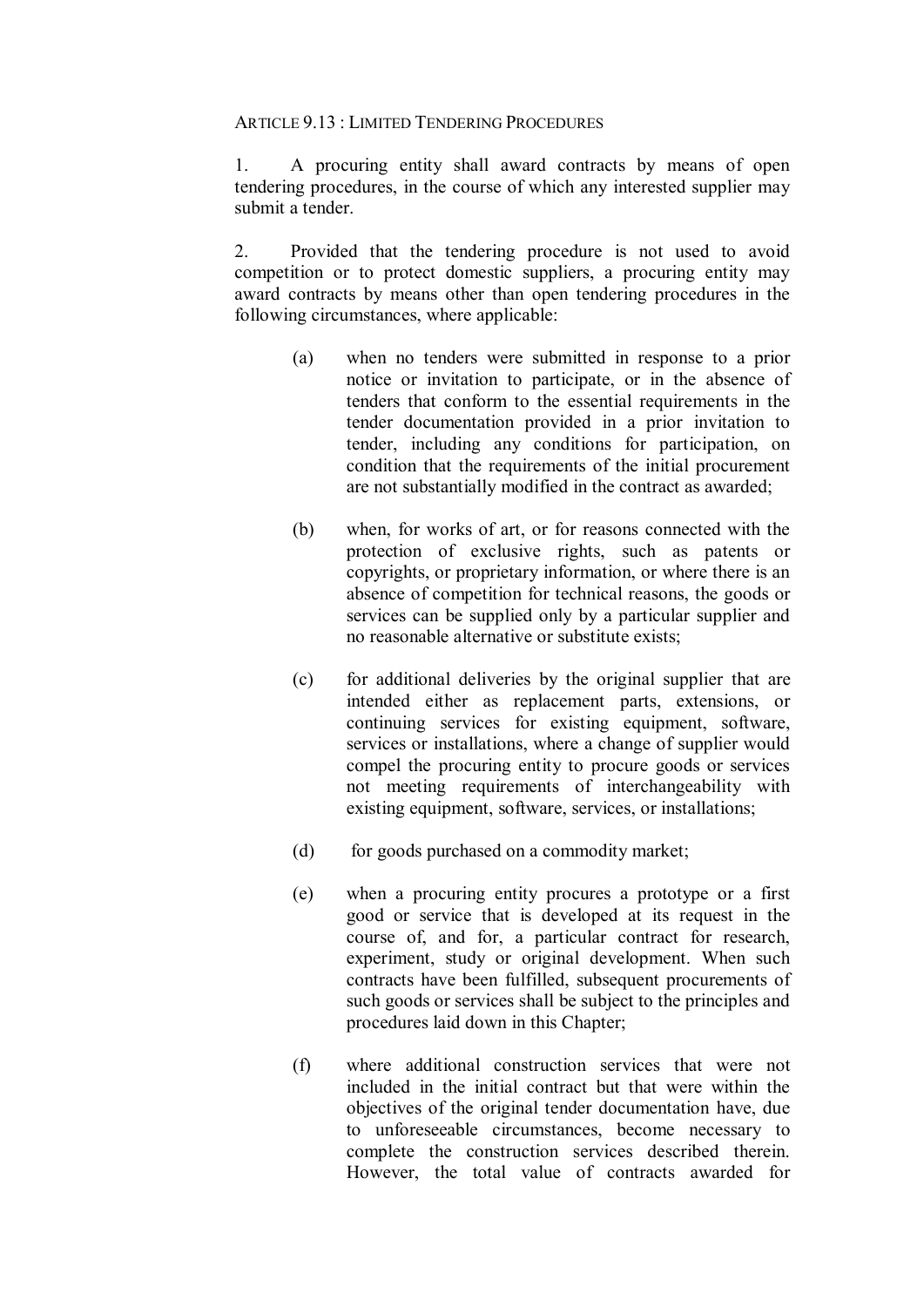additional construction services may not exceed 50 per cent (50%) of the amount of the initial contract;

- (g) for new construction services consisting of the repetition of similar services which conform to a basic project for which an initial contract was awarded following an open procurement method, and for which the procuring entity has indicated in the notice of intended procurement concerning the initial service, that a limited procurement method might be used in awarding contracts for such new services;
- (h) in so far as is strictly necessary where, for reasons of extreme urgency brought about by events unforeseeable by the procuring entity, the goods or services could not be obtained in time by means of an open tendering procedure and the use of an open tendering procedure would result in serious injury to the procuring entity, or the procuring entity's program responsibilities or the Party;
- (i) for purchases made under exceptionally advantageous conditions which only arise in the very short term in the case of unusual disposals such as those arising from liquidation, receivership or bankruptcy and not for routine purchases from regular suppliers; or
- (j) in the case of a contract awarded to a winner of a design contest, provided that:
	- (i) the contest has been organized in a manner that is consistent with the principles of this Chapter, notably as regards the publication of a notice of intended procurement; and
	- (ii) the participants are judged by an independent jury with a view to a design contract being awarded to a winner.

3. A procuring entity shall maintain a record or prepare a written report on the contract awarded under these provisions, containing the name of the procuring entity, the value and kind of goods or services procured, and the specific justifications for use of tender procedures other than open tendering procedures, as provided in paragraph 2.

# ARTICLE 9.14 : EVALUATION OF TENDERS

The tender evaluation process shall be fair and non-discriminatory, and shall have a mechanism to eliminate any potential conflict of interest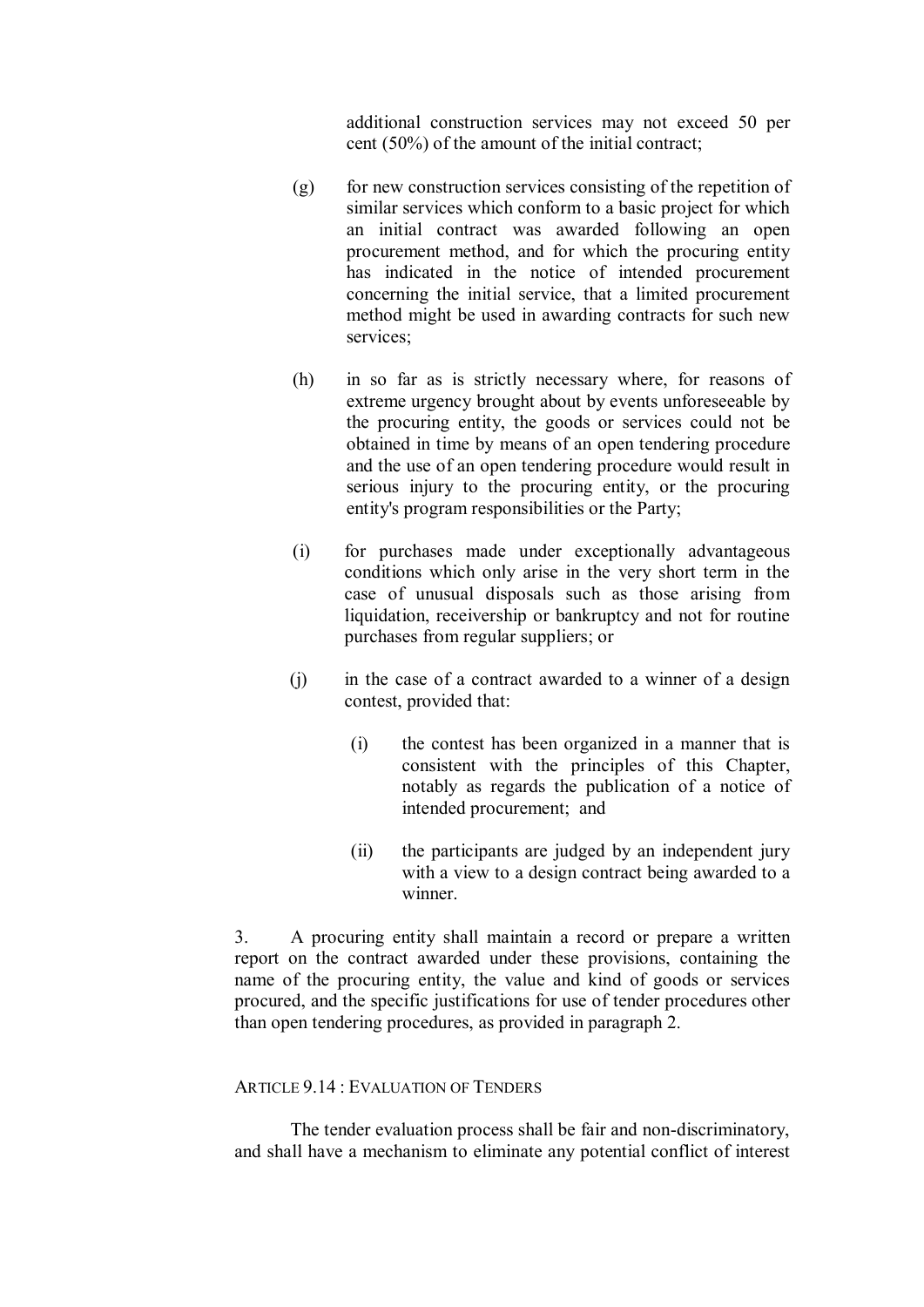between persons administering the process and suppliers participating in the process.

# ARTICLE 9.15 : INFORMATION ON AWARDS

1. Subject to Article 9.21 (Non-Disclosure of Information), a procuring entity shall promptly inform suppliers participating in a tendering procedure of its contract award decision. The award notice should include at least the following information:

- (a) the name of the procuring entity;
- (b) a description of the goods or services procured;
- (c) the name of the winning supplier;
- (d) the date of award;
- (e) the value of the contract award; and
- (f) where the procuring entity has not used an open tendering procedure, an indication of the circumstances according to Article 9.13 (Limited Tendering Procedures) justifying the procedures used.

2. A procuring entity shall, on request from an unsuccessful supplier of the other Party which participated in the relevant tender, promptly provide pertinent information concerning reasons for the rejection of its tender, unless the release of such information would impede law enforcement or otherwise be contrary to the public interest or would prejudice the legitimate commercial interest of particular enterprises, public or private, or might prejudice fair competition between suppliers.

## ARTICLE 9.16 : MODIFICATIONS AND RECTIFICATIONS TO COVERAGE

1. Each Party may make rectifications of a purely formal nature to its coverage under this Chapter, or minor amendments to its Schedules in Annex 9A (Government Procurement Schedules), provided that it notifies the other Party in writing and that Party does not object in writing within thirty (30) days of the notification. A Party that makes such a rectification or minor amendment need not provide compensatory adjustments to the other Party.

2. Where a Party proposes to make a modification to its Schedules in Annex 9A (Government Procurement Schedules) when the business or commercial operations or functions of any of its procuring entities or part thereof is constituted or established as an enterprise with a legal entity separate and distinct from the Government of a Party, regardless of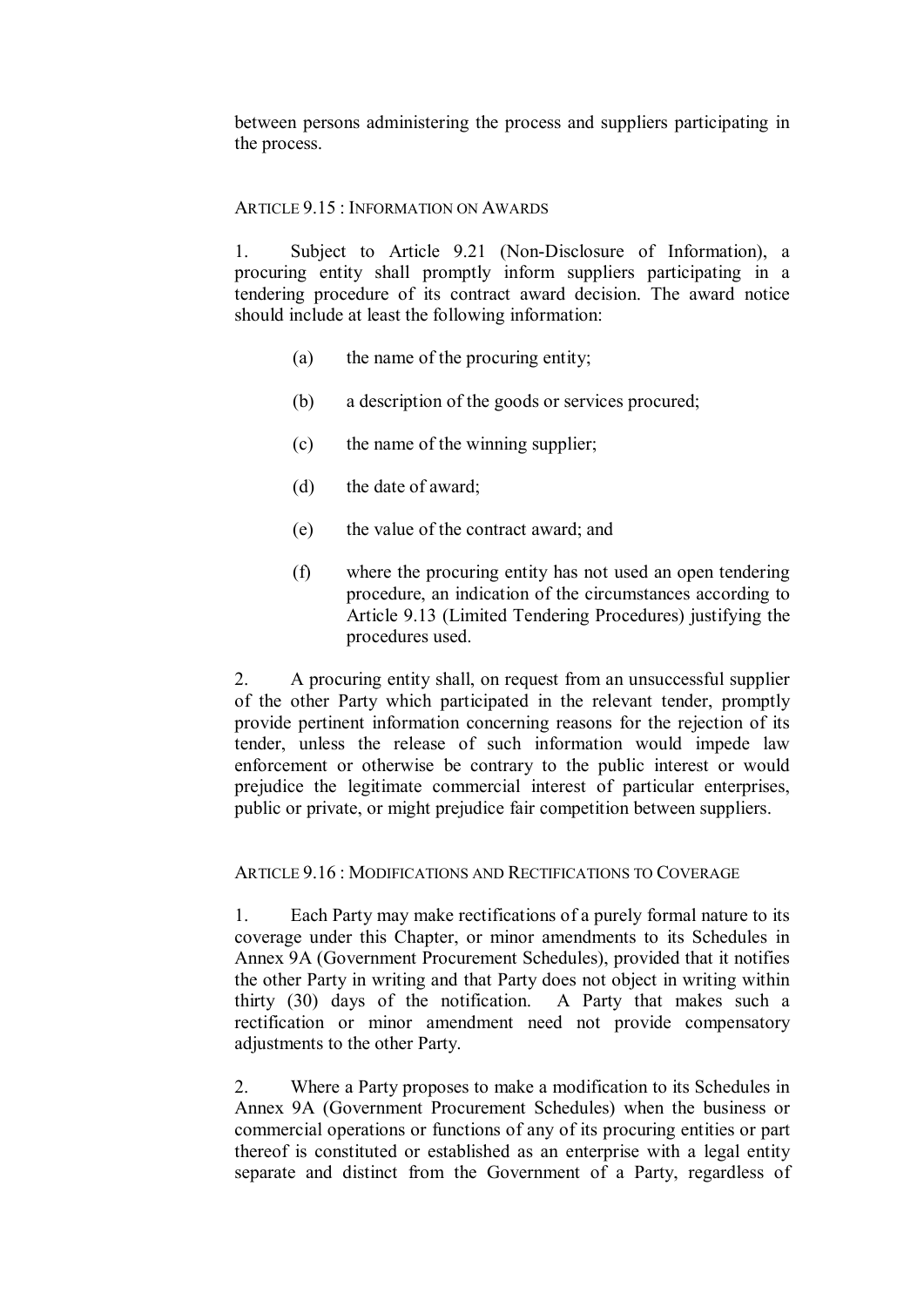whether or not the Government holds any shares or interest in such a legal entity, it shall notify the other Party. The proposed removal of such an entity or modification shall become effective thirty (30) days from the date of notification. The other Party shall not be entitled to compensatory adjustments.

### ARTICLE 9.17 : TRANSPARENCY

The Parties shall apply all procurement laws, regulations, procedures and practices consistently, fairly and equitably so that their corporate governance structures provide transparency to potential suppliers.

## ARTICLE 9.18 : ELECTRONIC PROCUREMENT

1. The Parties shall, within the context of their commitment to promote electronic commerce, seek to provide opportunities for government procurement to be undertaken through electronic means, hereinafter referred to as "e-procurement".

2. Each Party shall work toward a single entry point for the purpose of enabling suppliers to access information on procurement opportunities in its territory.

3. Each Party shall, to the extent possible, make procurement opportunities that are available to the public accessible to suppliers via the internet or a comparable publicly available computer-based internet or a comparable publicly available computer-based telecommunications network openly accessible to all suppliers. To the extent possible, each Party shall make available relevant documentation by the same means.

4. For the purposes of this Chapter, the Parties shall endeavour to use English as the language for publishing the notice for each case of intended procurement. The notice shall contain at least the following information:

- (a) the subject matter of the contract;
- (b) the time-limits set for the submission of tenders; and
- (c) the addresses and contact from which documents relating to the contracts may be requested.

#### ARTICLE 9.19 : CHALLENGE PROCEDURES

1. In the event of a complaint by a supplier of a Party that there has been a breach of this Chapter in the context of procurement by the other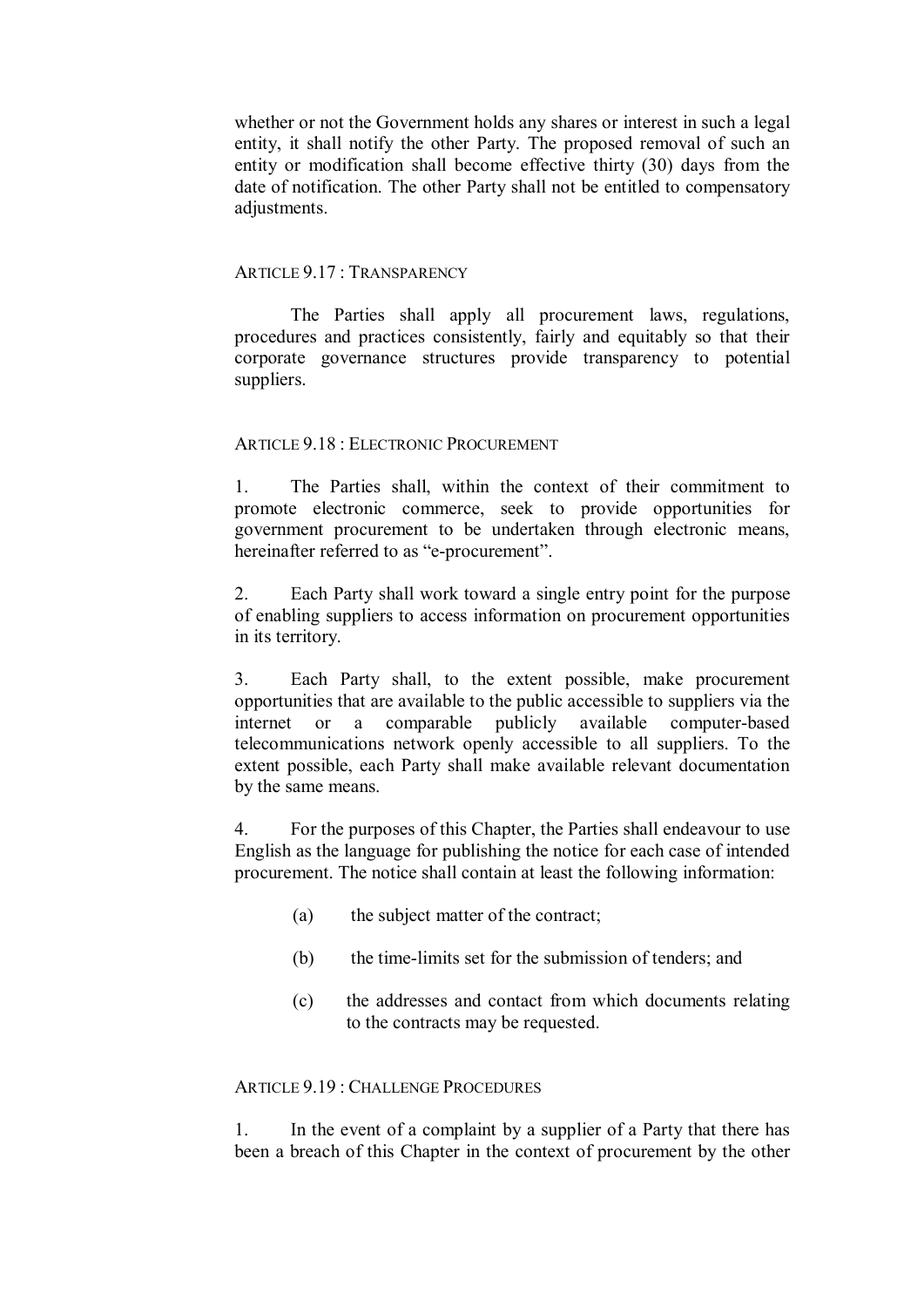Party, that Party may encourage the supplier to first seek resolution of its complaint in consultation with the procuring entity of the other Party.

2. Each Party shall provide suppliers of the other Party with nondiscriminatory, timely, transparent and effective procedures to challenge alleged breaches of this Chapter arising in the context of procurements in which they have, or have had, an interest.

3. Each Party shall provide its challenge procedures in writing and make them generally available.

4. Challenges shall be heard by a court or by an impartial and independent review body with no interest in the outcome of the procurement and the members of which are secure from external influence during the term of appointment.

5. A Party's total liability for any breach of this Chapter or compensation for loss or damages suffered shall be limited to the costs for tender preparation reasonably incurred by the supplier for the purpose of the procurement.

# ARTICLE 9.20 : EXCEPTIONS

1. Nothing in this Chapter shall be construed to prevent any Party from taking any action or not disclosing any information which it considers necessary for the protection of its essential security interests relating to the procurement of arms, ammunition or war materials, or to procurement indispensable for national security or for national defence purposes.

2. Subject to the requirement that such measures are not applied in a manner which would constitute a means of arbitrary or unjustifiable discrimination between countries where the same conditions prevail or a disguised restriction on international trade, nothing in this Chapter shall be construed to prevent any Party from imposing or enforcing measures:

- (a) necessary to protect public morals, order or safety;
- (b) necessary to protect human, animal or plant life or health;
- (c) necessary to protect intellectual property; or
- (d) relating to the products or services of handicapped persons, of philanthropic institutions or of prison labour.

 $ARTICE 9.21 \cdot NON-DISCI OSURE OF INFORMATION$